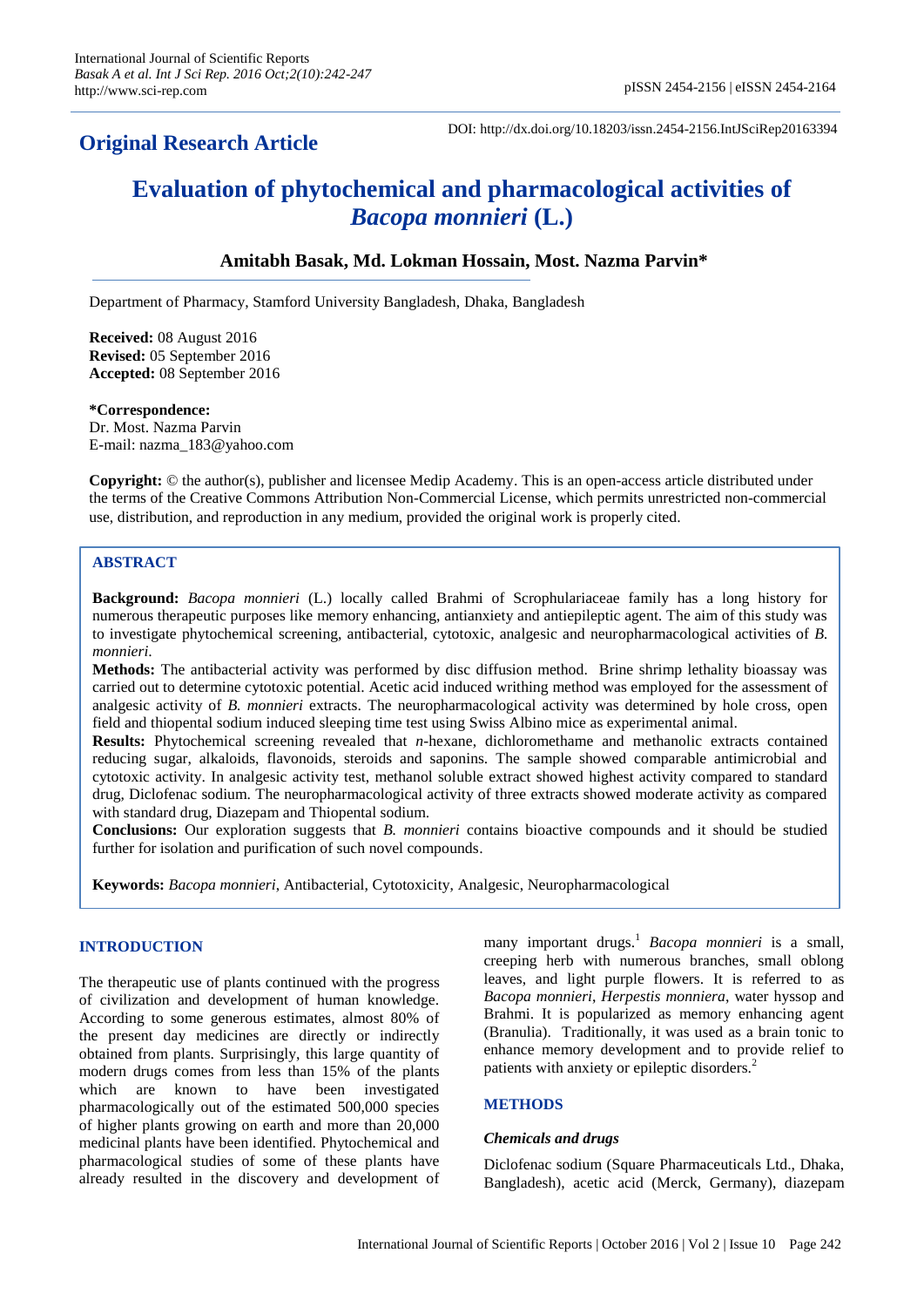(Square Pharmaceuticals Ltd., Dhaka, Bangladesh), thiopental sodium (Incepta Pharmaceuticals Ltd., Dhaka, Bangladesh) and tween-80 (India).

### *Plant materials and extraction*

The whole plant of *Bacopa monnieri* (L.) was collected from the Bagerhat in January 2012 and was identified by the experts of Bangladesh National Herbarium, Mirpur, Dhaka (Accession No. 36147). The dried plant was then ground to coarse powder using high capacity grinding machine. 60.57 g plant powder was extracted with 300 ml of *n-*hexane, 300 ml of dichloromethane and 300 ml of methanol by a soxhlet apparatus. The crude extract was preserved in refrigerator. Different fraction of extracts was designed as  $n$ -HSE =  $n$ -hexane soluble extract; DCMSE = Dichloromethane soluble extract; MSE = Methanol soluble extract.

## *Test animal*

Swiss albino mice of either sex, 3-4 weeks of age, weighing between 20-27 g, were collected from the animal research branch of International Center for Diarrheal Disease and Research, Bangladesh (ICDDR, B). Animals were maintained under standard environmental conditions (temperature: 24.0±1.0˚C, relative humidity: 55-65% and 12 hrs light/12 hrs dark cycle). The newly bought mice were given a week rest to get over the food and water restrictions incurred during transit and to get themselves adapted with the new environment of the laboratory, before being employed in any experiment.<sup>3</sup>

#### *Phytochemical screening*

The extracts were subjected to preliminary phytochemical testing to detect for the presence of different chemical groups such as alkaloids, reducing sugar, tannins, gums, flavonoids, saponins and steriods by standard method.<sup>4</sup>

#### *Antibacterial assay*

In antibacterial assay, 5 discrete media in petridishes were prepared for 5 bacterial strains. 100 mg of test samples were dissolved in 4 ml of ethanol and concentrations became 250 µg/10 µl. Ethanol was used as negative control where ciprofloxacin was taken as positive control. In each petridish standard antibiotic discs (ciprofloxacin 30 µg/disc) and blank discs (one for sample and one for negative control) were applied. Dose of sample and negative control were 250 µg/disc and 10 µl/disc, respectively. The plates were then inverted and kept in refrigeration for about half hours at 4°C to diffuse plant materials into a considerable area of the medium. Finally the plates were incubated upside down at 37°C for 16-18 hours. After proper incubation, the antibacterial activity was determined by measuring the diameter of zone of inhibition in terms of millimeter with calibrated digital slide calipers. $5$ 

#### *Brine shrimp lethality bioassay*

Brine shrimp lethality bioassay was carried for the determination of cytotoxic property of the *n-*hexane, dichloromethane and methanol soluble fractions of the crude extract. The eggs of brine shrimp (*Artemia salina*  Leach) were hatched in a tank with 24 hours oxygen supply facility at  $37^0C$  temperature. Dimethyl sulfoxide (DMSO) is taken as negative control. All the test samples of 4 mg were taken and dissolved in 100 µl of DMSO to get stock solutions. Then 50 µl of solution was taken in each test tube containing 5 ml of simulated seawater and 10 shrimp nauplii. Thus final concentration of the prepared solution in the first test tube was  $400 \mu g/ml$ . Then a series of solutions of varying concentrations (200, 100, 50, 25, 12.5, 6.25, 3.125, 1.562, 0.781 µg/ml) were prepared by serial dilution.

Vincristine sulphate was used as the positive control. 0.4 mg of vincristine sulphate was dissolved in 100 µl of DMSO to get an initial concentration of 40  $\mu$ g/ml from which serial dilutions are made using DMSO to get 20, 10, 5, 2.5, 1.25, 0.625, 0.3125, 0.15625, 0.078125 g/ml. Then the positive control solutions are added to the premarked vials containing ten living brine shrimp nauplii in 5 ml simulated sea water. 30 µl of DMSO was added to each of three premarked glass vials containing 5 ml of simulated seawater and 10 shrimp nauplii were used for negative control groups. After 24 hours, the vials were inspected using a magnifying glass and the number of survived nauplii in each vial were counted. From this data, the percent (%) of lethality of the brine shrimp nauplii was calculated for each concentration.<sup>6</sup>

#### *Analgesic properties*

The acetic acid induced writhing method is an analgesic behavioural observation assessment method that demonstrates a noxious stimulation in mice. Test samples and control were given orally by means of a feeding needle. 30 minutes interval was given to ensure proper absorption of the administered substances. Then the writhing inducing chemical, acetic acid solution (0.7%) 0.2 ml was administered intraperitoneally to each of the animals of a group. After an interval of 15 minutes, this was given for absorption and number of squirms (writhing) was counted for 5 minutes. Diclofenac sodium was used as standard drug.<sup>3</sup>

#### *Neuropharmacological properties*

The animals were divided into negative control, positive control, and test groups containing five mice each for hole cross, open field and thiopental sodium induced sleeping time test.

The test groups received bark and leaves extracts of *B. monnieri* at the doses of 250 and 500 mg/kg body weight orally whereas control and positive control groups recei-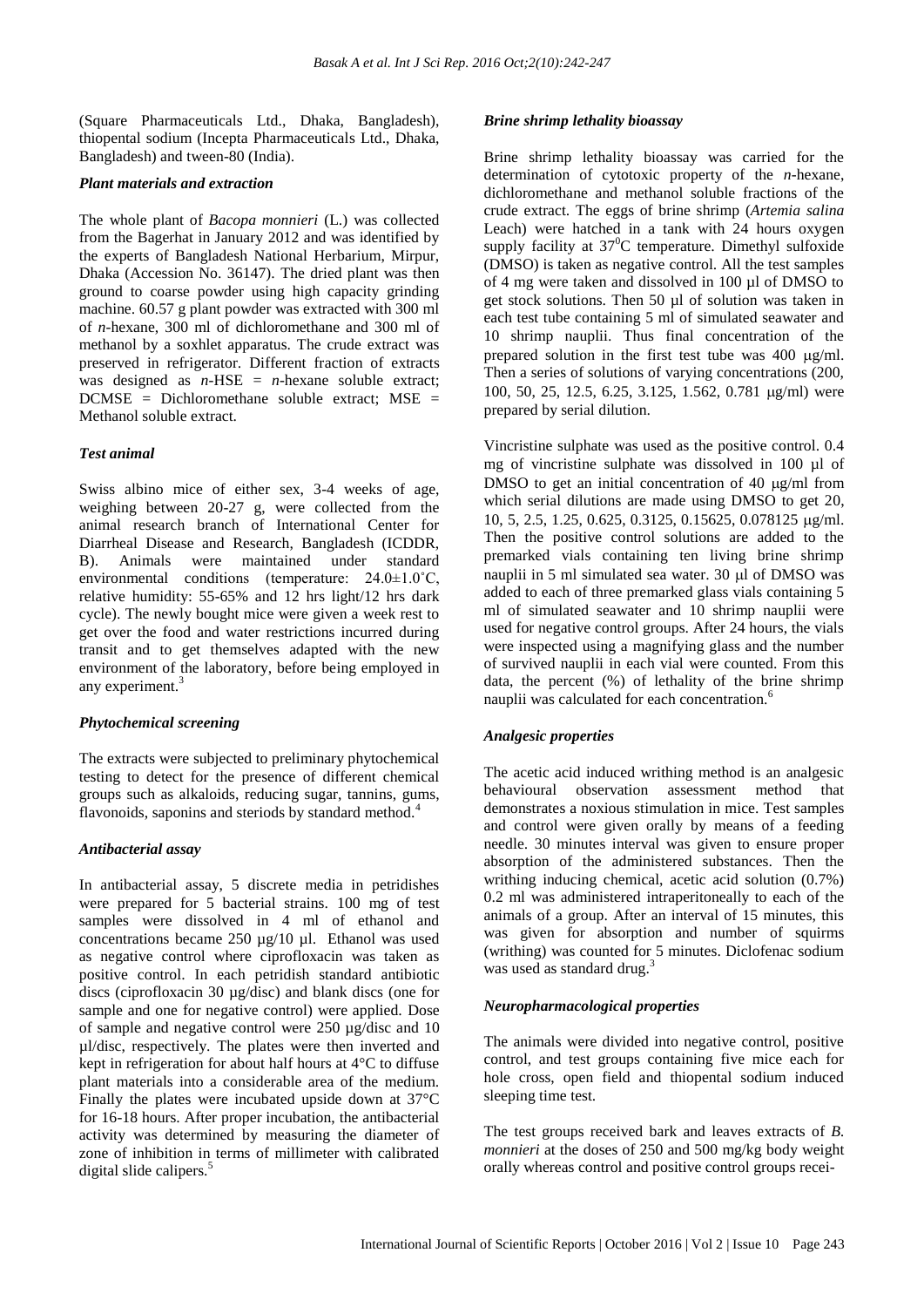ved vehicle (1% tween 80 in water) and the standard drug diazepam (1 mg/kg body weight), respectively in all test.

In hole cross test the number of passage of a mouse through the hole from one chamber to other was counted for a period of 3 min at 0, 30, 60 and 90 min after oral administration of the test drugs and the standard.<sup>7</sup> The floor of an open field of half square meter was divided into a series of squares each alternatively coloured black and white. The apparatus had a wall of 40 cm height. The number of squares visited by the animals was counted for 3 minutes at 0, 30, 60 and 90 minutes after oral administration of the test drugs and the standard.<sup>8</sup> In thiopental sodium induced sleeping time test sample, positive control and control were administered as hole cross and open field test. Thirty minutes later, thiopental sodium (40 mg/kg) was administered to each mouse to induce sleep. The animals were observed for the latent period (time between thiopental administrations to loss of righting reflex) and duration of sleep i.e. time between the loss and recovery of righting reflex.

#### *Statistical analysis*

Statistical analysis for animal experiment was carried out using one-way ANOVA followed by Dunnett's multiple comparisons. The results obtained were compared with the vehicle control group; p <0.05, 0.001 were considered to be statistically significant.

#### **RESULTS**

The result of different phytochemical groups of *n*-hexane, dichloromethane and methanol soluble extracts of *B. monnieri* (L.) is presented in Table 1. Different partitionate of the plant extracts of *B. monnieri* were tested for antibacterial activity against both gram positive and gram negative bacteria and compared with positive control, ciprofloxacin (30 µg/disc) as given in Table 2. In brine shrimp lethality bioassay,  $LC_{50}$  were 2.02, 4.8 and 4.02 µg/ml for *n-*hexane, dichloromethane and methanol soluble fractions of crude extracts, respectively where for vincristine sulphate (positive control) it was 0.33 µg/ml as shown in Table 3. DMSO has no effects on brine shrimp nauplii. The different solvent soluble fractions showed moderate to mild activity compared with the standard drug. A dose dependent reduction in the number of abdominal constriction was observed in animals treated with different concentration of *n*-hexane, dichloromethane and methanolic soluble extracts of *B. monnieri*. In analgesic activity test, MSE showed inhibition of writhing of 37.37% and 46.46% at the dose of 250 and 500 mg/kg body weight, respectively as in Table 4 that was comparable to Diclofenac Sodium (62.22% of inhibition). The neuropharmacological activities of the extracts determined by hole cross, open field and thiopental induced sleeping time test is shown in Table 5, 6 and 7, respectively.

#### **Table 1: Result of different phytochemical group test of** *B. monnieri* **extracts.**

| <b>Extract</b>  | <b>Gums</b>              | <b>Alkaloids</b> | <b>Steroids</b> | <b>Flavonoids</b> | <b>Tannins</b>           | Saponins Reducing sugar |
|-----------------|--------------------------|------------------|-----------------|-------------------|--------------------------|-------------------------|
| Methanol        | $\overline{\phantom{0}}$ |                  |                 |                   | $\overline{\phantom{0}}$ |                         |
| Dichloromethane |                          |                  |                 |                   |                          |                         |
| $n$ -Hexane     |                          |                  |                 |                   |                          |                         |
| $ -$<br>$\sim$  | . .                      |                  |                 |                   |                          |                         |

Here,  $+$  = Presence,  $-$  = Absence

### **Table 2: Antibacterial activity of the different fractions of** *B. monnieri* **extracts.**

|                          |                                   | Diameter of zone of inhibition (mm) (Dose/disc) |              |            |                                     |  |  |  |
|--------------------------|-----------------------------------|-------------------------------------------------|--------------|------------|-------------------------------------|--|--|--|
| <b>Bacterial Strains</b> | <b>Negative</b><br><b>Control</b> | $n$ -HSE                                        | <b>DCMSE</b> | <b>MSE</b> | (Positive control)<br>Ciprofloxacin |  |  |  |
| <b>Bacillus cereus</b>   |                                   |                                                 | 10           |            | 25                                  |  |  |  |
| Staphylococcus aureus    |                                   | 12                                              | 14           | 10         | 30                                  |  |  |  |
| Escherichia coli         |                                   |                                                 |              | 12         | 30                                  |  |  |  |
| Klebsiala granulomatis   |                                   |                                                 | 15           |            | 28                                  |  |  |  |
| Aromonus hydrophila      |                                   | 13                                              |              |            | 30                                  |  |  |  |

#### **DISCUSSION**

To get preliminary idea about the active constituents present in different fractions of *B. monnieri* extracts, phytochemical screening was performed that showed the presence of several important phytochemical constituents like reducing sugar, flavonoids, alkaloids, steroids and

saponins. It has been reported that different phytochemicals are responsible for antibacterial, cytotoxic, analgesic and neuropharmacological activities.<sup>9</sup> The dichloromethane soluble fraction showed highest antibacterial activity compared with ciprofloxacin against *Klebsiella granulomatis*. This rest of the fractions also showed comparable antibacterial activity except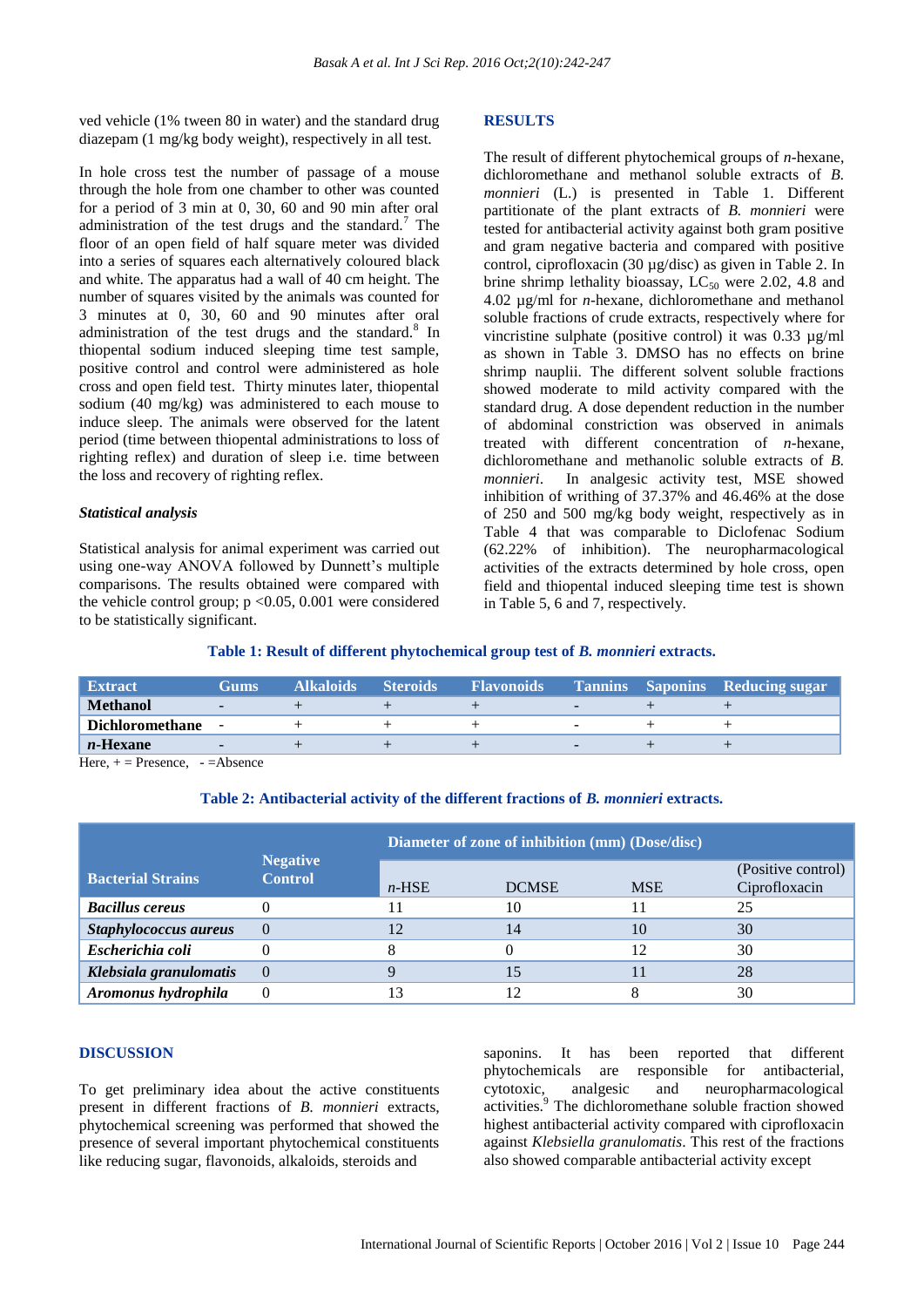DCMSE against *Escherichia coli*. Among the chemical constituents alkaloids and flavonoids may be responsible for antibacterial property.<sup>10</sup> The samples showed comparable cytotoxic activity in brine shrimp lethality bioassay. The cytotoxic effect of plants is principally contributed by the presence of secondary metabolites like alkaloid, steroid and flavonoid present in *B. monnieri*  extract.<sup>11</sup> Reducing sugar and flavonoids may be responsible for the analgesic activity of *B. monnieri* extract.<sup>12,13</sup> The extracts significantly decreased the

locomotor activity as shown by the results of the open field and hole cross tests. The locomotor activity lowering effect was evident at the  $2<sup>nd</sup>$  observation (30) min) and continued up to  $4<sup>th</sup>$  observation period (90 min). Both hole cross and open field tests showed that the depressing activities of the extracts was evident from the  $2<sup>nd</sup>$  observation period in the test animals at the doses of 250 and 500 mg/kg body weight. The results obtained in our present study, indicate that the extracts might have depressant action on the CNS. 14-20

#### **Table 3: Effects of** *n***-HSE, DCMSE and MSE on brine shrimp nauplii.**

|                             |          | % Mortality |              |            | $LC_{50}$ (µg/ml) |              |            | <b>Vincristine Sulfate</b> |          |           |              |  |
|-----------------------------|----------|-------------|--------------|------------|-------------------|--------------|------------|----------------------------|----------|-----------|--------------|--|
| Conc. $(C)$<br>$(\mu g/ml)$ | Log C    |             |              |            |                   |              |            | Conc. $(C)$                | Log C    | %         | $LC_{50}$    |  |
|                             |          | $n$ -HSE    | <b>DCMSE</b> | <b>MSE</b> | $n$ -HSE          | <b>DCMSE</b> | <b>MSE</b> | $(\mu g/ml)$               |          | Mortality | $(\mu g/ml)$ |  |
| 400                         | 2.301    | 100         | 100          | 100        |                   | 4.8<br>2.02  | 4.02       | 40                         | 1.602    | 100       |              |  |
| 200                         | 2        | 90          | 100          | 100        |                   |              |            | 20                         | 1.301    | 100       |              |  |
| <b>100</b>                  | 1.698    | 80          | 90           | 90         |                   |              |            | 10                         | 1.000    | 90        |              |  |
| 50                          | 1.397    | 70          | 80           | 80         |                   |              |            | 5                          | 0.698    | 80        |              |  |
| 25                          | 1.097    | 70          | 80           | 70         |                   |              |            | 2.5                        | 0.397    | 70        | 0.33         |  |
| 12.5                        | 0.796    | 60          | 70           | 70         |                   |              |            | 1.25                       | 0.096    | 50        |              |  |
| 6.25                        | 0.495    | 50          | 70           | 60         |                   |              |            | 0.625                      | $-0.204$ | 40        |              |  |
| 3.125                       | 0.194    | 50          | 70           | 50         |                   |              |            | 0.3125                     | $-0.505$ | 30        |              |  |
| 1.563                       | $-0.107$ | 40          | 60           | 50         |                   |              |            | 0.15625                    | $-0.806$ | 30        |              |  |
| 0.781                       | $-0.409$ | 40          | 50           | 40         |                   |              |            | 0.078125                   | $-1.107$ | 20        |              |  |

### **Table 4: Results of acetic acid induced writhing test of different fractions of** *B. monnieri***.**

| <b>Administered</b><br><b>Substance</b> | <b>Dose</b>         | $n$ -HSE<br>$(Mean \pm SEM)$ | <b>DCMSE</b><br>(Mean±SEM) | <b>MSE</b><br>$(Mean \pm SEM)$ | $%$ of<br><b>Inhibition</b><br>$(n-HSE)$ | $\%$ of<br><b>Inhibition</b><br>(DCMSE) | $%$ of<br><b>Inhibition</b><br>(MSE) |
|-----------------------------------------|---------------------|------------------------------|----------------------------|--------------------------------|------------------------------------------|-----------------------------------------|--------------------------------------|
| <b>Control</b>                          | $0.10$ ml           | $49.5 \pm 1.51$              | $49.5 \pm 1.51$            | $49.5 \pm 1.51$                | $\Omega$                                 | $\Omega$                                |                                      |
| <b>Positive</b><br>control              | $25 \text{ mg/kg}$  | $18.7 \pm 1.23$              | $18.7 \pm 1.23$            | $18.7 \pm 1.23$                | 62.22                                    | 62.22                                   | 62.22                                |
| Group-1                                 | $250 \text{ mg/kg}$ | $45.6 \pm 1.20$              | $35.7 \pm 0.96$            | $31 \pm 1.32$                  | 7.88                                     | 27.88                                   | 37.37                                |
| Group-2                                 | $500 \text{ mg/kg}$ | $36.4 \pm 1.52$              | $29.7 \pm 1.22$            | $26.5 \pm 1.41$                | 26.46                                    | 40                                      | 46.46                                |

#### **Table 5: Effect of different fractions of** *B. monnieri* **by hole cross test on mice.**

|                 |             | $n$ -HSE     |            |            |            |            | <b>DCMSE</b>   |            |            |                 | <b>MSE</b> |            |            |  |
|-----------------|-------------|--------------|------------|------------|------------|------------|----------------|------------|------------|-----------------|------------|------------|------------|--|
| <b>Group</b>    | <b>Dose</b> | $\mathbf{0}$ | 30         | 60         | 90         | $\Omega$   | 30             | 60         | 90         | $0 \text{ min}$ | 30         | 60         | 90         |  |
|                 |             | min          | min        | min        | min        | min        | min            | min        | min        |                 | min        | min        | min        |  |
| <b>Control</b>  | $0.2$ ml    | $17 \pm$     | $17.8 \pm$ | $17.6 \pm$ | $17.2 \pm$ | $17 \pm$   | 17.8           | $17.6 \pm$ | $17.2 \pm$ | 17±             | $17.8 \pm$ | $17.6 \pm$ | $17.2 \pm$ |  |
|                 |             | 1.97         | 1.92       | 2.28       | 1.56       | 1.97       | ±1.92          | 2.28       | 1.56       | 1.97            | 1.92       | 2.28       | 1.56       |  |
| <b>Positive</b> |             | 15.4         | 6±         | $2\pm$     | $1.6 \pm$  | 15.4       | $6\pm$         | $2\pm$     | $1.6 \pm$  | 15.4            | $6\pm$     | $2 \pm$    | $1.6 \pm$  |  |
| control         | mg/kg       | ±0.9         | 0.94       | 0.79       | 1.04       | 土          | 0.94           | 0.79       | 1.04       | $\pm 0.91$      | 0.94       | 0.79       | 1.04       |  |
|                 |             |              |            |            |            | 0.91       |                |            |            |                 |            |            |            |  |
| Group 1         | 250         | 14.5         | $3.75 \pm$ | $2+$       | $1.50 \pm$ | 14.75      | 8.25           | $4.75 +$   | $9.75 \pm$ | 17.75           | $8.5 \pm$  | $2.25 \pm$ | $9.25 \pm$ |  |
|                 | mg/kg       | $\pm 1.3$    | 0.58       | 1.01       | 0.97       | $\pm 1.32$ | $\pm 0.58$     | 1.01       | 0.97       | $\pm 1.32$      | 0.58       | 1.01       | 0.97       |  |
|                 | 500         | $17 \pm$     | $3.75 +$   | $\pm$      | $1 \pm$    | 16.25      | 7 <sub>±</sub> | $8.75 \pm$ | 11.50      | 11.75           | $7 \pm$    | $3.75 \pm$ | $8.5 \pm$  |  |
| Group 2         | mg/kg       | 0.83         | 0.67       | 0.770      | 1.01       | $\pm 0.83$ | 0.67           | 0.77       | ± 1.02     | $\pm 0.83$      | 0.67       | 0.77       | 1.02       |  |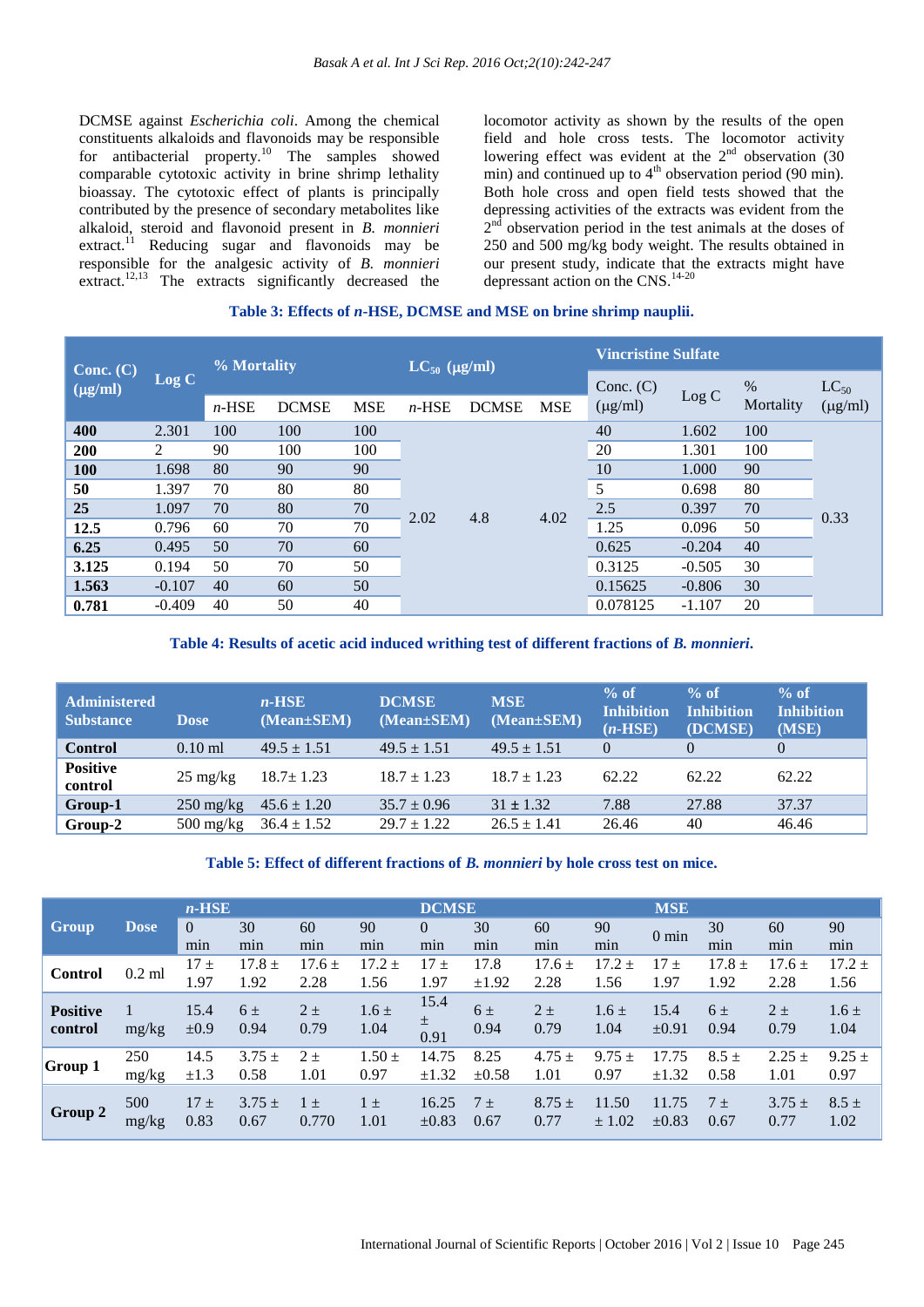#### **Group Route** *n-***HSE DCMSE MSE**  $\Omega$ min 30 min 60 min 90 min  $\Omega$ min 30 min 60 min 90 min  $\Omega$ min 30 min 60 min  $90$ min **Control** Oral  $\begin{bmatrix} 121.6 \\ -22 \end{bmatrix}$  $±5.35$ 117.8 ± 3.94 116.6  $± 2.61$ 110.8  $± 7.53$  $121.6 \pm$ 5.35 117.8  $± 3.94$ 116.6  $± 2.61$ 110.8  $+7.53$ 121.6  $+ 5.35$ 117.8 ± 3.94 116.6  $+ 2.61$ 110.8  $± 7.53$ **Positive Positive** I.P.  $\begin{array}{c} 118.4 \\ \pm 7.04 \end{array}$ ±7.04 67.8  $\pm$ 5.63 41.6  $\pm$ 3.65  $19.6 \pm$ 2.61  $118.4 \pm$ 7.04 67.8  $\pm$ 5.63 41.6  $\pm$ 3.65  $19.6 \pm$ 2.61 118.4  $± 7.04$ 67.8  $\pm$ 5.63  $41.6 \pm$ 3.65  $19.6 \pm$ 2.61 **Group 1** Oral  $\frac{69 \pm 1}{2000}$ 7029  $\frac{42}{ }$ 9.71  $\overline{30 \pm}$ 5.15 22.35  $+4.59$  $86.25 \pm$ 7.29  $\overline{44}$   $\pm$ 9.71  $\frac{14}{ }$ 5.15 48.35  $+9.19$ 69.25  $+7.29$ 42.50  $+9.71$  $\frac{22}{ }$ 5.15 28.25  $+4.59$ **Group 2** Oral 55.75 ±8.32 35.50 ± 8.21 27.25  $± 5.04$  $19 +$ 3.64  $88.75 +$ 8.32 39.75  $± 8.21$ 13.25  $± 5.04$ 17.75  $± 3.64$ 59.25  $± 8.32$ 40.50 ± 8.21 32.50  $± 5.04$  $37 +$ 3.64

# **Table 6: Effect of different fractions of** *B. monnieri* **by open field test on mice.**

Values are expressed as Mean  $\pm$  SEM (n=5); I.P. = Intraperitoneally

| Table 7: Effect of different fractions of B. monnieri by thiopental sodium induced sleeping time test on mice. |  |  |
|----------------------------------------------------------------------------------------------------------------|--|--|
|                                                                                                                |  |  |

|                            | <b>Dose</b>                      |       | $n$ -HSE                |                            | <b>DCMSE</b>            |                            | <b>MSE</b>              |                              |  |
|----------------------------|----------------------------------|-------|-------------------------|----------------------------|-------------------------|----------------------------|-------------------------|------------------------------|--|
| <b>Group</b>               | (mg/kg)                          | Route | Onset of<br>sleep (min) | Duration of<br>sleep (min) | Onset of<br>sleep (min) | Duration of<br>sleep (min) | Onset of sleep<br>(min) | Duration of<br>sleep $(min)$ |  |
| <b>Control</b>             | $0.2$ ml                         | Oral  | $6.50 \pm 0.65$         | $47 \pm 5.07$              | $6.50 \pm 0.645$        | $47 \pm 5.07$              | $6.50 \pm 0.645$        | $47 \pm 5.07$                |  |
| <b>Positive</b><br>control | $40 \frac{\text{mg}}{\text{kg}}$ | I.P.  | $3.75 \pm 0.48$         | $91.50 \pm$<br>4.65        | $3.75 \pm 0.479$        | $91.50 \pm 4.65$           | $3.75 \pm 0.479$        | $91.50 \pm 4.65$             |  |
| <b>Group-1</b>             | 250<br>mg/kg                     | Oral  | $1.50 \pm 0.03$         | $23.75 \pm$<br>1.75        | $1.46 \pm 0.021$        | $43 \pm 2.48$              | $1.41 \pm 0.022$        | $16.75 \pm 1.18$             |  |
| Group-2                    | 500<br>mg/kg                     | Oral  | $1.96 \pm 0.14$         | $77.75 \pm$<br>4.11        | $2.50 \pm 0.021$        | $83 + 2.90$                | $2.19 \pm 0.035$        | $86 \pm 1.68$                |  |

# **CONCLUSION**

It can be concluded that *B. monnieri* (L.) possesses significant antibacterial and mild cytotoxic potential. It showed moderate analgesic and CNS depressant potential. The findings of the observation also provide future support and reinforce the traditional use of the plant in different medical disorders. Hence, further studies are suggested to pinpoint the compounds found in the plant extracts of *B*. *monnieri* and to better understand the mechanism of such actions scientifically.

# **ACKNOWLEDGEMENTS**

The authors are grateful to Department of Pharmacy, Stamford University Bangladesh, Dhaka for providing all supports to carryout of this research.

*Funding: No funding sources Conflict of interest: None declared Ethical approval: The study was approved by the institutional ethics committee (SUB/TAEC/11.01).*

# **REFERENCES**

- 1. Ghani A. Medicinal Plants of Bangladesh. Dhaka: Asiatic Society of Bangladesh; 1998.
- 2. Chopra RN. Indigenous Drugs of India. 2nd ed. Calcutta, India: U.N. Dhur and Sons; 1958: 341.
- 3. Sarkar KK, Hossain ML, Hossin A, Mondal H, Monjur-Al-Hossain ASM, Ahmed MI, et al. Pharmacological studies on *Glycosmis pentaphylla* (corr.) whole plant. Pharmacology Online. 2013;1:230-6.
- 4. Harborne JB. Phytochemical Methods: A Guide to Modern Techniques of Plant Analysis. London: Chapman and Hall; 1998: 182-190.
- 5. Bauer AW, Kirby WMM, Sherris KC, Turk M. Antibiotic susceptibility testing by standardized singledisc method. Am J clin patho. 1966;45:493-6.
- 6. Persoone G, Vanhaecke P, Claus C, Sorgeloos P. Proposal for a short-term toxicity test with Artemia nauplii. Ecotoxicol Env Safety. 1981;5:382-7.
- 7. Takagi K, Watanabe M, Saito H. Studies on the spontaneous movement of animals by the hole cross test: Effect of 2-dimethylaminoethane. It's acylates on the central nervous system. Jpn J Pharmacol. 1971;21:797-810.
- 8. Gupta BD, Dandiya PC, Gupta ML. A psychopharmacological analysis of behavior in rat. Jpn J Pharmacol. 1971;21:293-8.
- 9. Sabina EP, Chandel S, Rasool MK. Evaluation of analgesic, antipyretic and ulcerogenic effect of withaferin A. Int J Integr Biol. 2009;6:52-6.
- 10. Leach FS. Anti-microbial properties of *Scutellaria baicalensis* and *Coptis chinensis*, two traditional Chinese medicines. Bioscience Horizons. 2011;4:119-27.